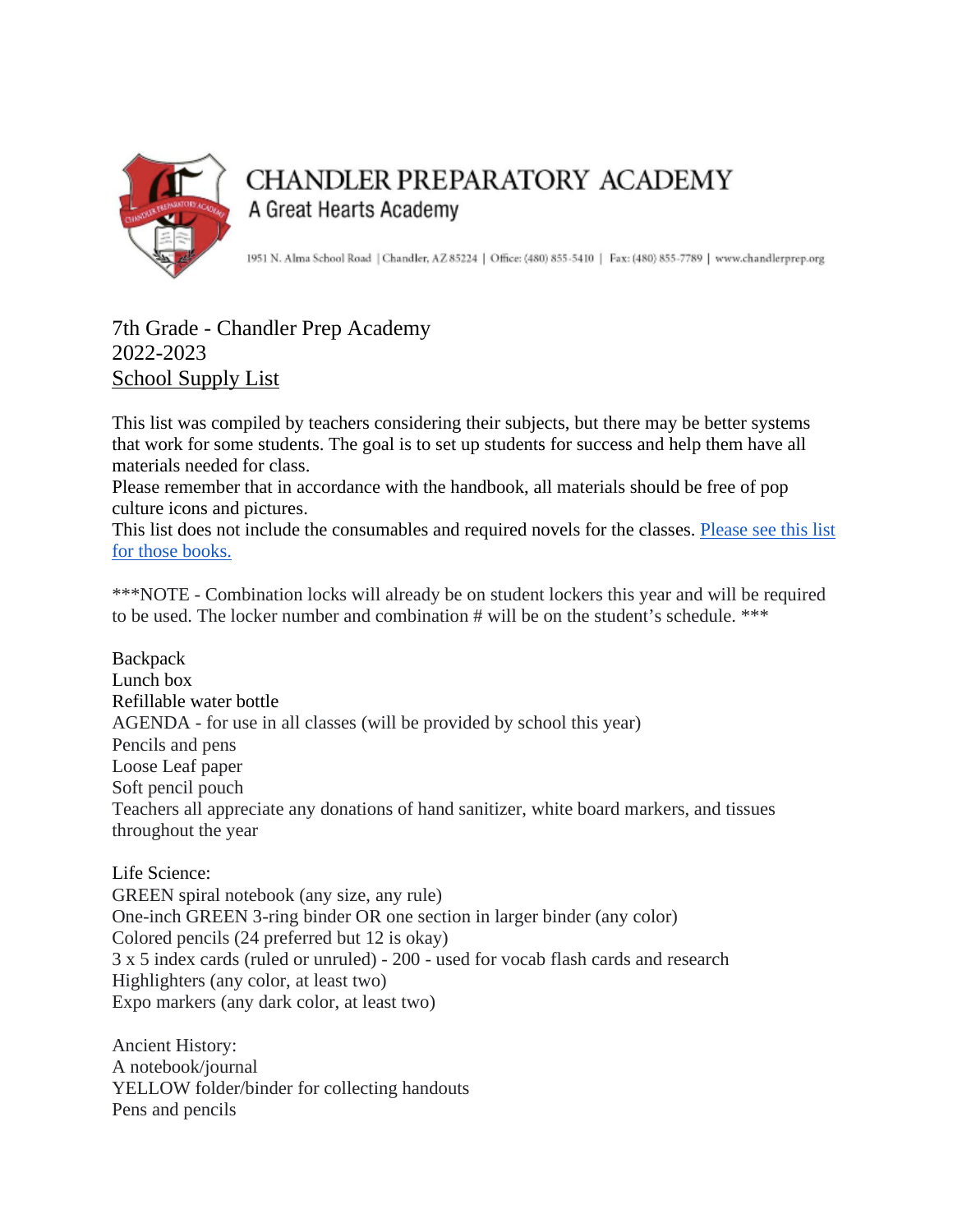Latin: RED spiral notebook and folder (for returned work and homework) RED binder with loose leaf and RED folder 3x5 note cards for vocabulary flashcards Dry erase markers Colored pen for grading

Lit/Comp: 1.5 inch BLUE binder with 5 tabs (Grammar, Writing, Literature, Assessments, and Loose Leaf) Blue or black pen Red pen or pencil

1-Subject BLUE spiral notebook Thesaurus or dictionary (optional)

Math: PURPLE 1 ½ in Binder PURPLE notebook Pencils and erasers Dry erase markers ¼ in Graph paper Art I (1st Semester) Ruler #2 & #4 Drafting Pencils (2) Ultra fine tip Sharpie or like Pink Pearl Eraser 100 Pg. Sketchbook (2) 2.5mm and or 3.0mm Calligraphy Pen (12) pack Colored Pencils Blending Stump (rolled paper) Perspective Made Easy (book) ISBN-13: 978-0-486-40473-8

Studio Art I (Semester 1): Watercolor paper pad 90lb (15 pages min) Sketchbook (100 pg) #2 & #4 Drafting pencils 12" Ruler Pink pearl eraser Blending Stump "Perspective Made Easy" ISBN-13: 978-0-486-40473-8

Music I (Semester 2): The Trapp Family Recorder Method (Book 1: Descant) by Edgar Hunt - ISBN 978-0901938503. A consumable book available through Amazon.com or The Music Store in Mesa (limited quantities).